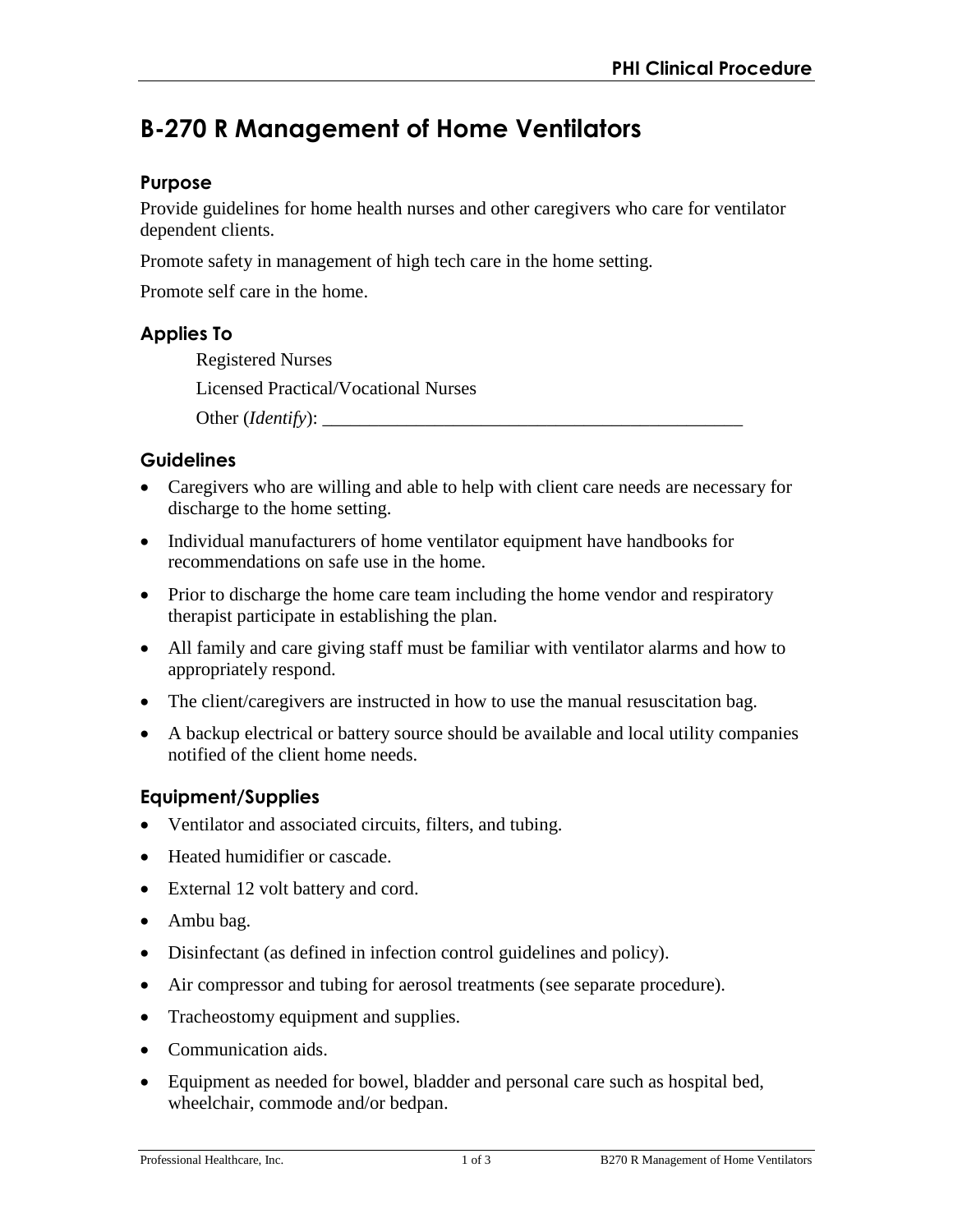# **Procedure**

*Assessments to be performed at start of care and at regular intervals during client care:* 

- 1. Clinical assessment including observation of respiratory effort, color, secretions (color and odor if present) vital signs, client concerns, anxiety level, sleep patterns, skin condition, nutrition and fluid status, neuro status, and signs and symptoms of infection or mechanical concerns.
- 2. Assess oximeter readings, blood gases and electrolytes as indicated.
- 3. Assess ventilator settings and effectiveness of plan of care.
- 4. Perform a safety check on the equipment:
	- a. Tubing drain water from tubing, check connections, and check tubing for leaks or cracks. Change as needed.
	- b. Evaluate whether cleaning and changing procedures are followed per plan.
	- c. Assess mode of delivery:
		- **Control Mode:** (CM) Preset volume at a fixed rate. Client does not initiate breaths or changes in rate.
		- **Assist Control:** (AC) Allows client to initiate breaths and rate varies as client is able to initiate. Each breath is delivered at the same tidal volume (preset).
		- **Intermittent Mandatory Ventilation:** (IMV) Preset number of breaths per minute by ventilator, but client can also breathe with no assistance from machine at his own tidal volume.
		- **Synchronized Intermittent Mandatory Ventilation:** (SIMV) Ventilator senses client breath and synchronizes mechanical breath at same time.
		- d. Assess Alarm Settings:
			- **Low Pressure:** If pressure falls below this limit, alarm will sound. This happens when client becomes disconnected from machine.
			- **High Pressure:** If pressure goes above set limit, alarm will sound. Can be caused by excessive secretions, coughing, kinked tubing, and mucous plugs.
	- e. Assess other machine settings, oxygen settings, and oxygen source.
- 5. Information must be present in the home that includes troubleshooting guidelines, emergency phone numbers, and guidelines for emergency intervention.
- 6. Back-up systems are in place in case of mechanical or electrical failure.
- 7. Caregivers should be trained in cardiopulmonary resuscitation (CPR),

## **Documentation Guidelines**

1. Document in clinical record: